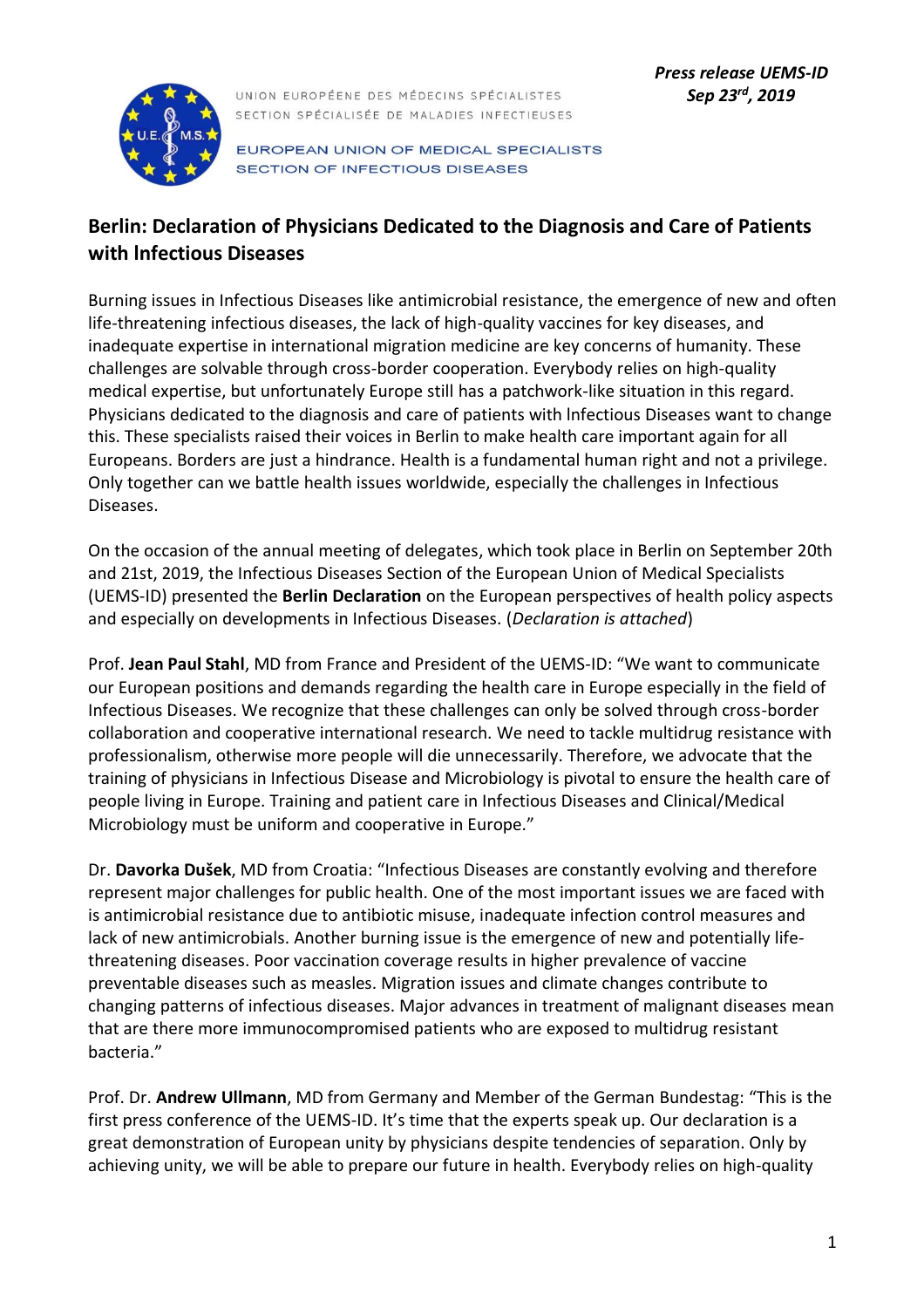medical expertise, but unfortunately Europe has still a patchwork-like situation in this regard. This is what our profession wants to change."

Dr. **Jose M. Miro,** MD delegate from Spain, commented on the special situation in Spain: "Currently the specialty of Infectious Diseases does not exist in three European countries, either as a primary specialty or as an Internal Medicine subspecialty. Spain is sadly one of them, Belgium and Cyprus are the other two. The current Spanish government is receptive, and hopefully the specialty will be created in the near future."

Dr. **Nick Beeching,** MD from the United Kingdom and Chair of the European Board of Infectious Diseases: "A new European Training Programme was approved in 2018 to remedy differences in practice around Europe. This details how training should be delivered and the competencies that should be acquired, and thus could become a European standard. This will improve the quality of practice across Europe and also enable specialists to work across borders.



v.l.n.r.

José Maria Miro, Davorka Dušek, Andrew Ullmann, Jean Paul Stahl, Nick Beeching (Photo: Stefan Daniel)

**Contact:** Prof Stahl email: [president@uems-id.eu](mailto:president@uems-id.eu) Contact: Press: [press@uems-id.eu](mailto:press@uems-id.eu)

View the press conference via **'ID in Motion': [To watch the presentation, press here.](https://www.youtube.com/watch?v=ASyOmd6FN1E)**

**Berlin Declaration:** click here to download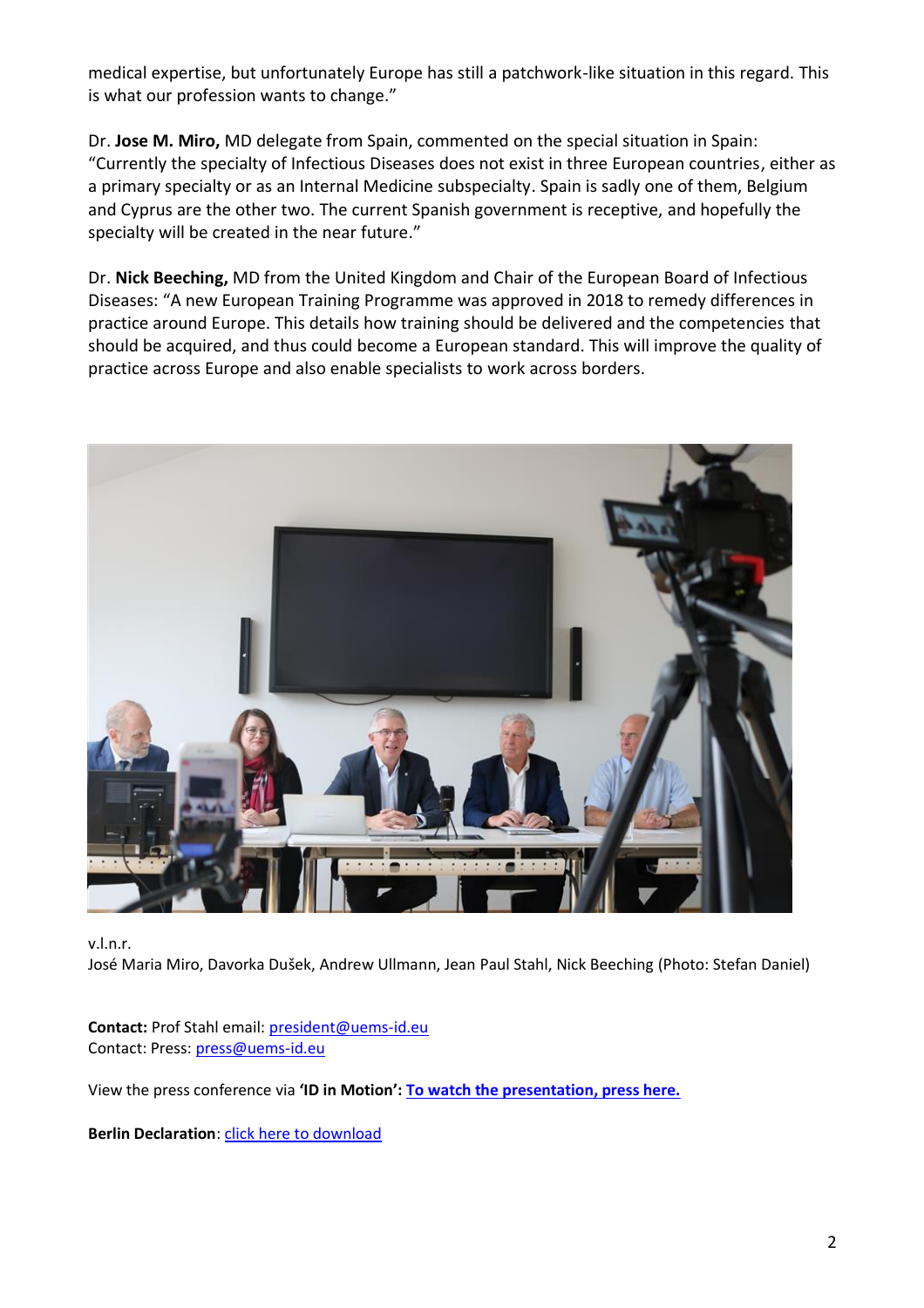#### **NAMES:**

Dr. Jose M. MIRO SEIMC Delegate for UEMS-ID Consultant, Infectious Diseases Service Associate Professor of Medicine Hospital Clinic - IDIBAPS University of Barcelona Helios - Villarroel Building - Desk no. 26 Villarroel, 170 08036 - Barcelona (Spain)

Dr. Davorka DUSEK Secretary/Treasurer UEMS-ID University Hospital for Infectious Diseases \"Dr. Fran Mihaljevic\" Mirogojska 8 HR-10000 Zagreb, Croatia E-mail: [davorka.dusek@gmail.com](mailto:davorka.dusek@gmail.com)

Univ.-Prof. Dr. med. Andrew J. ULLMANN, MdB, FESCMID, FIDSA UEMS-ID Delegierter, EBAID Chair Schwerpunktleiter Klinische Infektiologie Infektiologe (ÄK & DGI), Arzt für Innere Medizin und Hämatologie und internistische Onkologie, Notfallmedizin. Qualifikation "Allogene Stammzelltransplantation" DAG-KBT Sprecher der Sektion Infektiologie im BDI Universitätsklinik Würzburg Julius-Maximilians-Universität Medizinische Klinik und Poliklinik II Oberdürrbacher Str. 6 97080 Würzburg Germany

Professor Jean Paul STAHL President of UEMS-ID Professor of Infectious and Tropical Diseases, CHU of Grenoble, Grenoble, France. E-mail: JPSTahl(at)chu-grenoble.fr

Dr. Nick BEECHING FRCP FESCMID European Board of Infectious Diseases Chairperson/Vice President UEMS-ID Consultant and Senior Lecturer in Infectious Diseases Royal Liverpool University Hospital and Liverpool School of Tropical Medicine, Pembroke Place, Liverpool, L3 5QA, United Kingdom E-mail: nicholas.beeching(at)lstmed.ac.uk